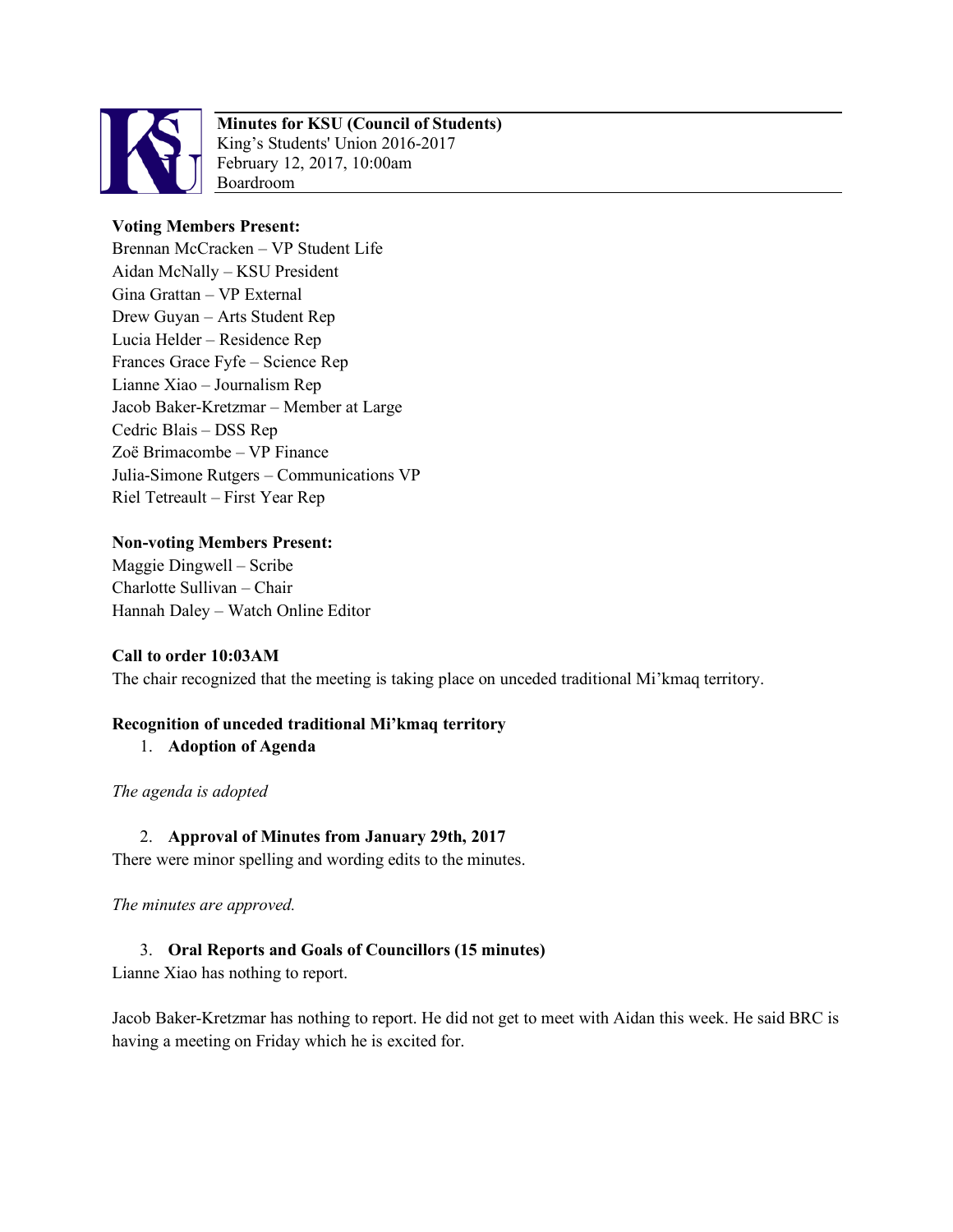Frances Grace Fyfe said she held her science event last Wednesday. She said there was a good turnout and a good variety of programs in attendance. Jacob Baker-Kretzmar asked if she sits on the Dalhousie Science Society. Frances said she does, but she did not attend the last meeting.

Cedric Blais said the DSS will hand out Candy Grams this Tuesday. On the 25th of February there is a trip to Sugar Moon Farm. He said that registration for the trip will open Monday.

Riel Tetreault said he started thinking about creating the FYP t-shirts. Riel said tomorrow he is hosting an info session on the referendum for first year students.

Lucia Helder said she attended a meeting for the Residence Committee where they spoke about the assistant dean position and about adopting a safer alcohol agenda.

Drew Guyan said she has been helping with the Yes campaign for the referendum.

## **1. Adoption of Agenda**

## **2. Approval of Minutes from January 29th, 2017**

## **3. Oral Reports and Goals of Councillors (15 minutes)**

## **4. Reports of the Executive Committee ( attached)**

## **5.1: Report of the President**

Aidan McNally would like to motion to go in camera. 10:13AM

Return from camera 10:27AM

## **5.2: Report of the Student Life Vice President**

Jacob Baker-Kretzmar asked about the Assistant Dean position being turned into a full-time position. He asked if the Assistant Dean is considered an administration position and if this is the administration putting resources into themselves instead of into faculty positions. Brennan McCracken said the Assistant Dean is not an administrative position, and it is important to recognize the stress put on Nick Hatt. He said Nick has felt overworked and gone on medical leave several times in the last few years. This is a detriment to the students who rely on him for their wellbeing.

## **5.3: Report of the Financial Vice President**

## **5.4: Report of the External Vice President**

## **5.5: Report of the Communications Vice President**

Aidan McNally would like to say they are expecting another large snowstorm, so the backup date for speeches is on Tuesday.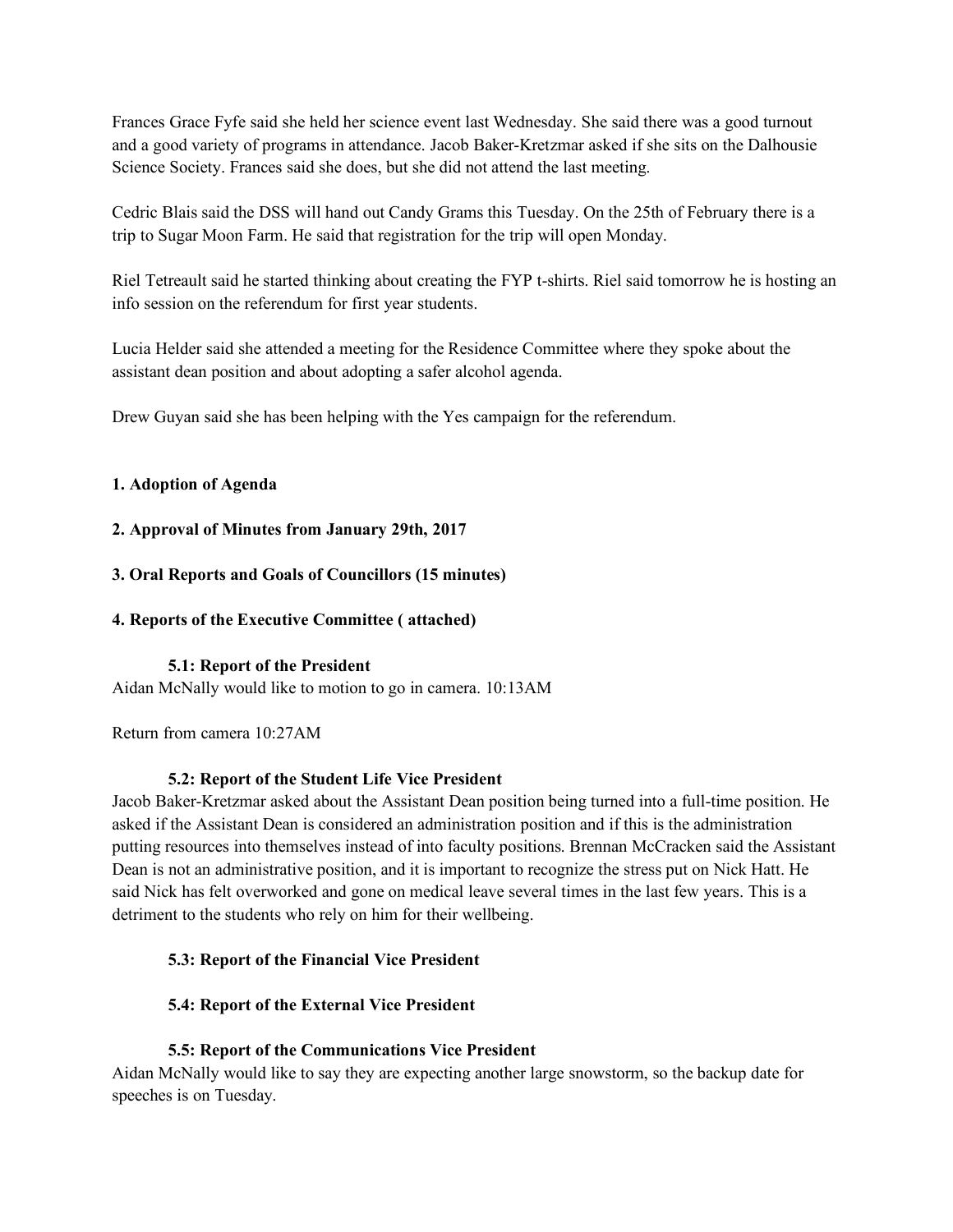### **5. Action Items**

Brennan McCracken would like to motion to recess for 5 minutes. 10:43AM

Return from recess at 10:48AM

Aidan McNally would like to motion to suspend the rules. She would like to allow a motion to reconsider the Loaded Ladle levy question. The Loaded Ladle would like to withdraw their referendum question.

#### *The rules have been suspended.*

Aidan McNally said we received a request to remove this question. The Loaded Ladle has not been able to run a campaign and they want students to be informed about the question before it goes through. Aidan would like to speak in favour of voting down the motion.

Aidan McNally would like to motion to reconsider item 6.2 previously voted on January 29th.

*The motion passes.* 

#### *Referenda*

5.1 BIRT the following referendum question appear on the ballot during the spring 2017 King's Students' Union elections:

Whereas the Loaded Ladle is a non-profit cooperative dedicated to providing affordable, diverse, fresh, and nutritious food to as many people as possible; and

Whereas a levy of \$4.50 per full time student per semester and \$2.25 per part time student per semester would allow the Loaded Ladle to expand their weekly serving days from three days to five days;

Do you support the creation of a levy at King's for the Loaded Ladle consisting of \$4.50 per full time student per semester and \$2.25 per part time student per semester? *Moved by Ally Lord*

Cedric Blais asked to confirm that the Loaded Ladle would like council to vote down the motion. Aidan McNally said yes.

Jacob Baker-Kretzmar said he wanted to respect the Loaded Ladle's wishes, but that he feels like the motion would pass. He said it is a better use of people's time to vote on it this semester than to have the CRO next year run a new referendum.

Brennan McCracken said that while many King's students are informed about the Loaded Ladle, it is not the place of council to make assumptions about how this vote would go. He would like to speak in favour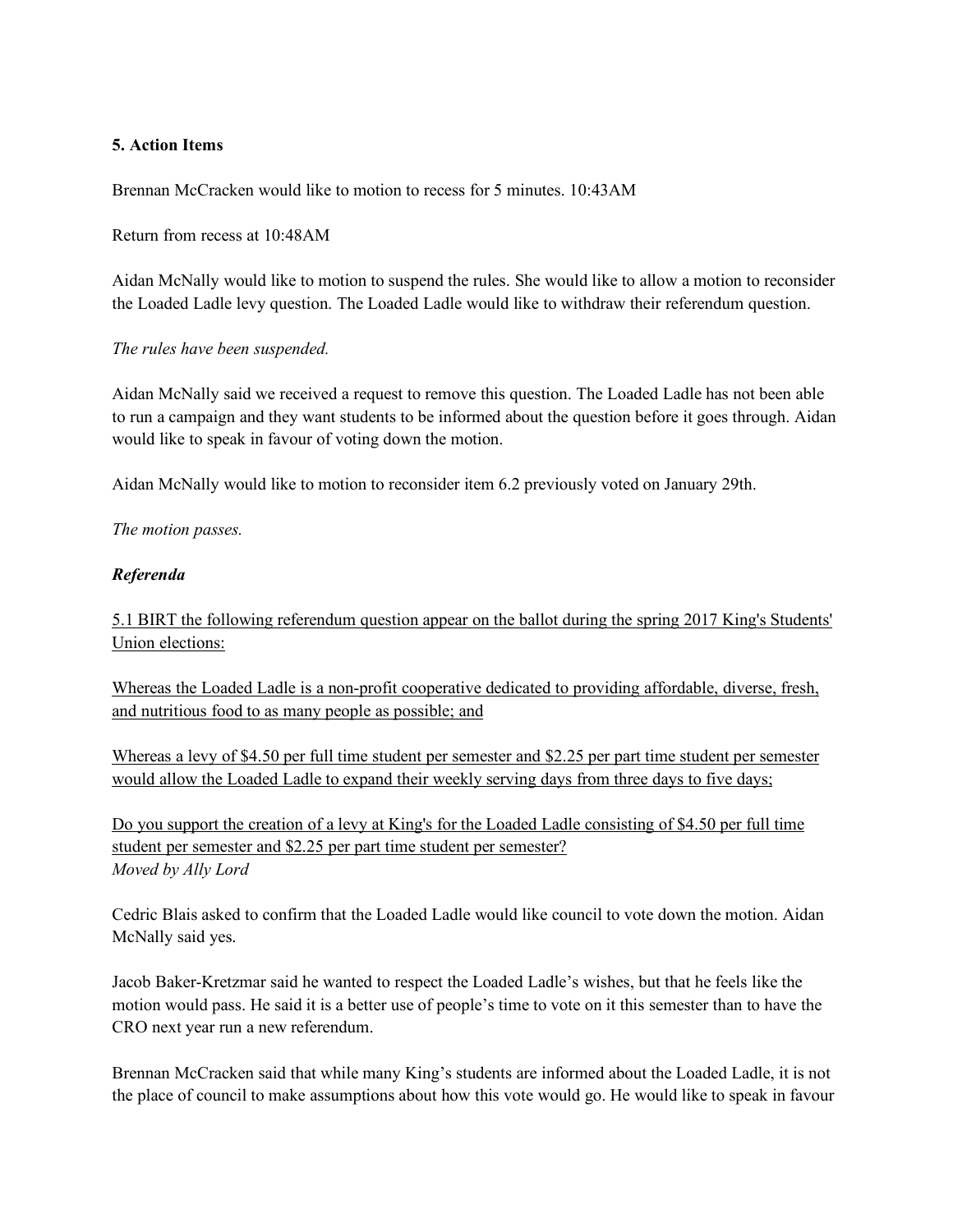of voting down this motion to give the folks at the Ladle time to run a proper campaign so they can feel confident in the vote.

Cedric Blais asked if the Ladle would be able to enter this referendum question in again should it fail at this vote. The Chair said they could run the question again next year.

Gina Grattan said it would be disrespectful to put the vote forward after being asked to strike it and that putting the vote forward would cause more stress for the Loaded Ladle.

Aidan McNally said this vote is not if council thinks the referendum question should pass, but whether it should be put to a vote. The Ladle would be looking at running the referendum question at the same time as fall councillor voting.

*The motion fails.* 

## *Funding Requests*

5.2 BIRT The King's History of Science and Technology Society receive \$240 in non-contingent funding to cover the costs of the History of Science and Technology Conference on March 5th. Moved by Zoë Brimacombe *Finance Committee recommends approval*

Zoë Brimacombe said this is the second year HOST has held a conference. She said the funding request is to provide food for the panelists and flowers. She noted that the event is happening on the same day as a council meeting.

## *The motion passes.*

5.3 BIRT The King's Feminist Collective receive \$49.22 in contingent funding to purchase the film Tangerine, drinks, and snacks for a FemCol Movie Night on February 15th. Moved by Zoë Brimacombe *Finance Committee recommends approval*

Zoë Brimacombe said this funding is for the movie rental and some snacks. After speaking with the executive of the King's Feminist Collective, she would like to propose an amendment to the motion. Zoë moves to strike out \$49.22 and put in \$29.23.

#### *The amendment passes.*

Zoë Brimacombe moves to strike out the film Tangerine, the comma after drinks, and Move Night to be replaced with screening of the film Tangerine.

*The amendment passes.*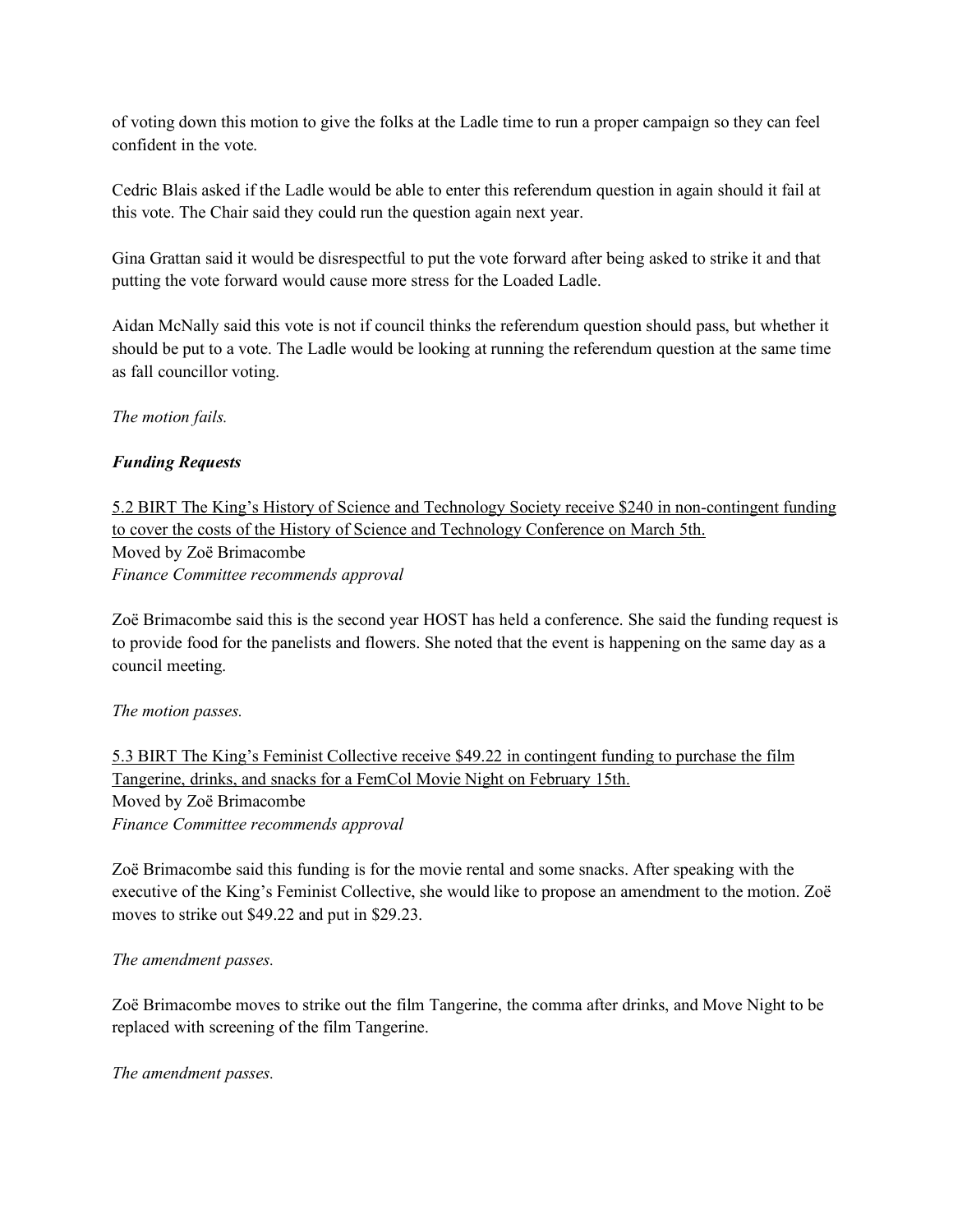The motion now reads: 5.3 BIRT The King's Feminist Collective receive \$29.23 in contingent funding to purchase drinks and snacks for a FemCol screening of Tangerine on February 15th.

*The motion passes.* 

5.4 BIRT The King's Foreign Film Society receive \$46 in contingent funding to purchase baguettes and cheese for a KFFS and Pride Movie Night during Pride Week. Moved by Zoë Brimacombe

*Finance Committee recommends approval*

Zoë Brimacombe said the Foreign Film Society is planning on hosting a foreign film that has an LGBTQ focus during Pride Week. She said their request is more than normal because they are expecting a higher turnout.

Brennan McCracken said he loves when societies work together.

#### *The motion passes.*

5.5 BIRT The King's Foreign Film Society receive \$35 in contingent funding to purchase baguettes and cheese for a film screening on February 16th. Moved by Zoë Brimacombe *Finance Committee recommends approval*

Zoë Brimacombe said this is a typical funding request from KFFS.

#### *The motion passes.*

5.6 BIRT The King's PRIDE Society receive \$125 in contingent funding to fund a poetry night, movie night, queer mental health panel, and queereoke over the course of Pride Week, February 27th to March 3rd. Moved by Zoë Brimacombe

*Finance Committee recommends approval*

Zoë Brimacombe said this is all of the funding for all of the events during Pride Week. After speaking with the PRIDE executive, she identified that the original cost did not initially factor in bringing in Venus Envy for the health panel.

Zoë Brimacombe motions to strike out \$125 and replace it with \$325 to bring in Venus Envy.

Jacob Baker-Kretzmar said his only concern at Finance Committee was how PRIDE planned on doing everything on such a small budget, so he is happy to give them more money.

Aidan McNally said she is glad King's Pride is planning on hosting a large Pride Week.